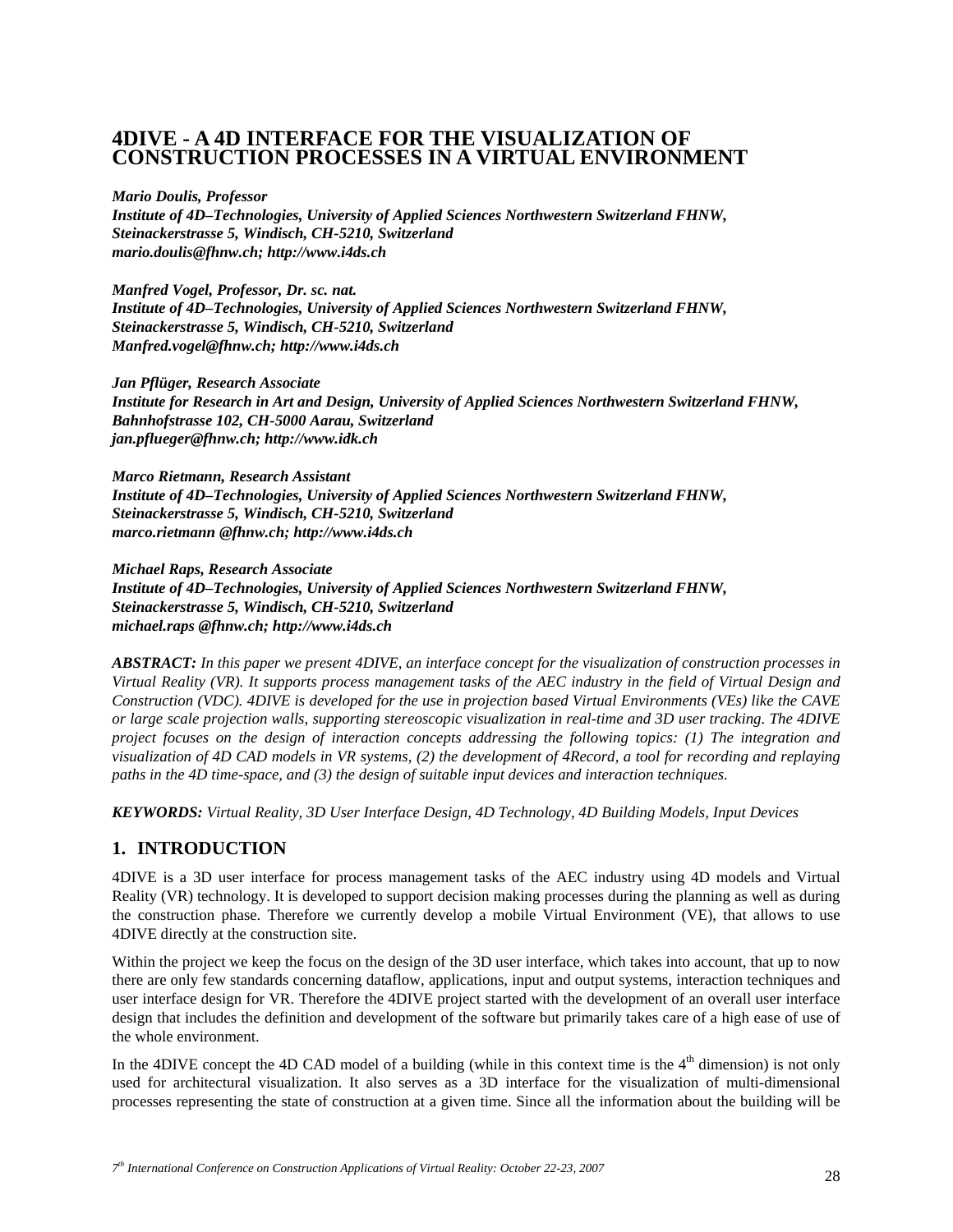stored in a single Building Information Model (BIM), this allows the presentation of a variety of information for different stakeholders, e.g. for design or redesign purposes, for the simulation of alternative construction scenarios or for the controlling of ongoing processes. Thus, in a next step we will implement a connection to an external data base, which provides additional information of the building (or product).

# **2. 4D TECHNOLOGY**

In the AEC industry 3D models are becoming well established for the representation and visualization of a project. However, 3D models do not efficiently represent and communicate other aspects of a project than geometry, especially not temporal ones. Consequently, they do not support project managers in the planning of schedules and in the testing of schedule alternatives. The extension to visual 4D models combines spatial and temporal aspects in order to display the progression of a project over time. In addition it becomes possible to present other information, e.g. used resources, prices, contractual information and the like.

4D models link components from 3D CAD models with construction activities, available resources, procurement restrictions and project schedules. The resulting 4D models allow project managers and other stakeholders to display the project development over time on a computer screen. Such 4D software has the ability to start and stop the timeline as well as to directly jump to any date requiring the attention of the user. Usually, additional information such as used resources or a status can be displayed as well. In this paper we address the topic of visualizing 4D models in Virtual Environments and we present appropriate interfaces supporting their visualization and manipulation.

4D models allow to review the planned status of a project in the context of a 3D model for any desired time. This allows project managers to check the integrity of the master schedule, reveals potential time-space conflicts and logistical problems, supports the communication of product and process knowledge and allows an efficient tracking of the work progress (Koo and Fischer 2000). Furthermore, 4D models facilitate the communication with subcontractors and improve the collaboration between the project team. An overview over the current state of 3D/4D models in the AEC industry and how they support the construction processes is given by Hartmann and Fischer (2007). As 4D models tend to become quite massive in data to be tracked and held accurate, efforts have been undertaken to combine 3D CAD models with databases for the 4<sup>th</sup> dimensional data (Dawood et al. 2000). In 4Dive the 4D model is provided by the *Interactive Toolbox for 4D Modeling* (Märki et al. 2006), where the 3D data is stored in a VRML (Virtual Reality Modeling Language) file, and attached to a structure of construction information stored in three XML (Extensible Markup Language) files (see section 4.2).

In addition to these achievements, we explore possibilities to record paths in time-space. A part of this paper is therefore devoted to appropriate interfaces and interface concepts. However, we do not address the topic of how recorded time-space scenarios have to be arranged in order to give a lively and meaningful animation following a predefined storyboard. This will be the subject of a future paper. Here, we focus on technical and interface design aspects on how 4D models can be imported, viewed and manipulated in a VE.

# **3. INTERFACE DESIGN**

As a concept, interface can be generally understood as meaning of the relation between human and artefact. Regardless of whether or not the artefact is an object that is physically present, such as a pair of scissors or a telephone, or immaterial information or structures of order, we always stand in relation to it. In this respect, interface describes the possibilities for utilization and action that emerge from and are established by the interaction between humans and artefacts. Bonsiepe (1996) describes it as the interdependency between a user, a task and a tool. A tool can be either a physically present or an immaterial artefact.

Because human experience and action cannot be standardized in the sense of a norm, interface design refuses to be reduced to the functional and formal/aesthetic design of user interfaces based on defined conditions and guidelines. Rather, relational structures are conceived through interface design, and these have a decisive influence on the handling of artefacts – something that must be taken into consideration in their development (Doulis 2004).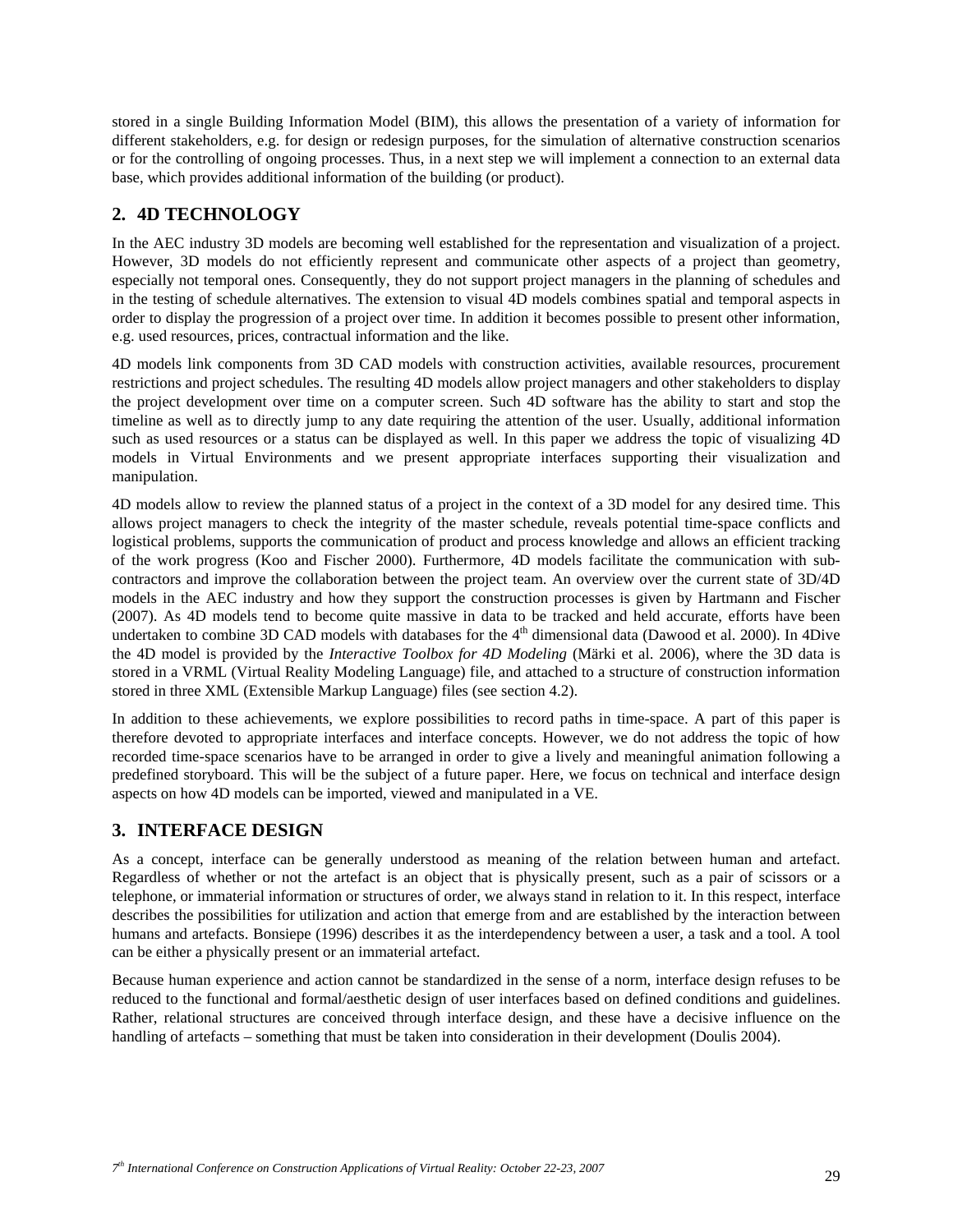## **3.1 3D user interface design**

This is especially true for interaction concepts in computer technology. They become more diverse. Supplementing traditional WIMP (windows, icons, menus, pointing device) interfaces, spatial interfaces with 3D trackers, 3D pointing devices and stereoscopic projection displays like a CAVE (Cruz-Neira et al. 1992) are becoming more widespread. Bowman et al. (2005) and Sherman and Craig (2002) give a good overview of the state of the art and future trends in this field.

For the design of these 3D interfaces, it is increasingly important that the aspect of spatial context is taken into consideration to a greater extent than currently done (Doulis 2004). Space is the basic system of relation for humans. It is probably the most important area of human experience. Humans orient themselves in and through space and its dimensions and they locate objects according to these dimensions. Space primarily describes the arrangement and volume of humans and material bodies. These "natural" characteristics of physical space provide an important basis for the design of 3D user interfaces and VR applications. According to Bowman et al. (2001) the main topics of 3D user interface design, next to visualization, are input and output devices, interaction techniques and system control. Eason (1991) recommended to include the socio-technical system into the design of user interfaces. His three level model shows which factors affect human-computer interaction (see FIG. 1). With *amalgamation* Doulis and Simon (2005) describe the interdependent connection between physical environment, input and output devices, interaction technique and virtual representation. This takes into account that different applications and technical setups need their specific interaction concepts.



FIG. 1: *3 levels of analysis for human-computer interaction (Eason 1991)* 

## **3.2 The 4DIVE user interface**

The 4DIVE user interface is part of the ongoing development of *iRoundTable*, a collaboration platform for large complex AEC projects with geographically dispersed interdisciplinary teams (Vogel et al. 2006). As a part of it, the *iRoomImmerse* concept includes the integration of Virtual Reality and Augmented Reality technology such as 3D tracking systems, stereoscopic displays and 3D sound, into common conferencing systems and applications.

Although VEs become more widespread, we have to take into account, that they are by no means a common part of the IT infrastructure used in AEC projects. People are not familiar with VR technology and they don't want to spend time on learning complex interfaces. On the other hand the spatial representation in natural scale provided by VR is predestined for the visualization of architecture and building processes. Therefore we decided to limit the functionality of the VR application to the interactive visualization of 4D models which lets the user explore the building process in 4D time-space and record this exploration (e.g. for preparing project meetings or documentation). This limitation of the VR software and the development of optimized interaction techniques and input devices increase the ease of use of 4DIVE and permit an appropriate integration in existing workflows of AEC organizations.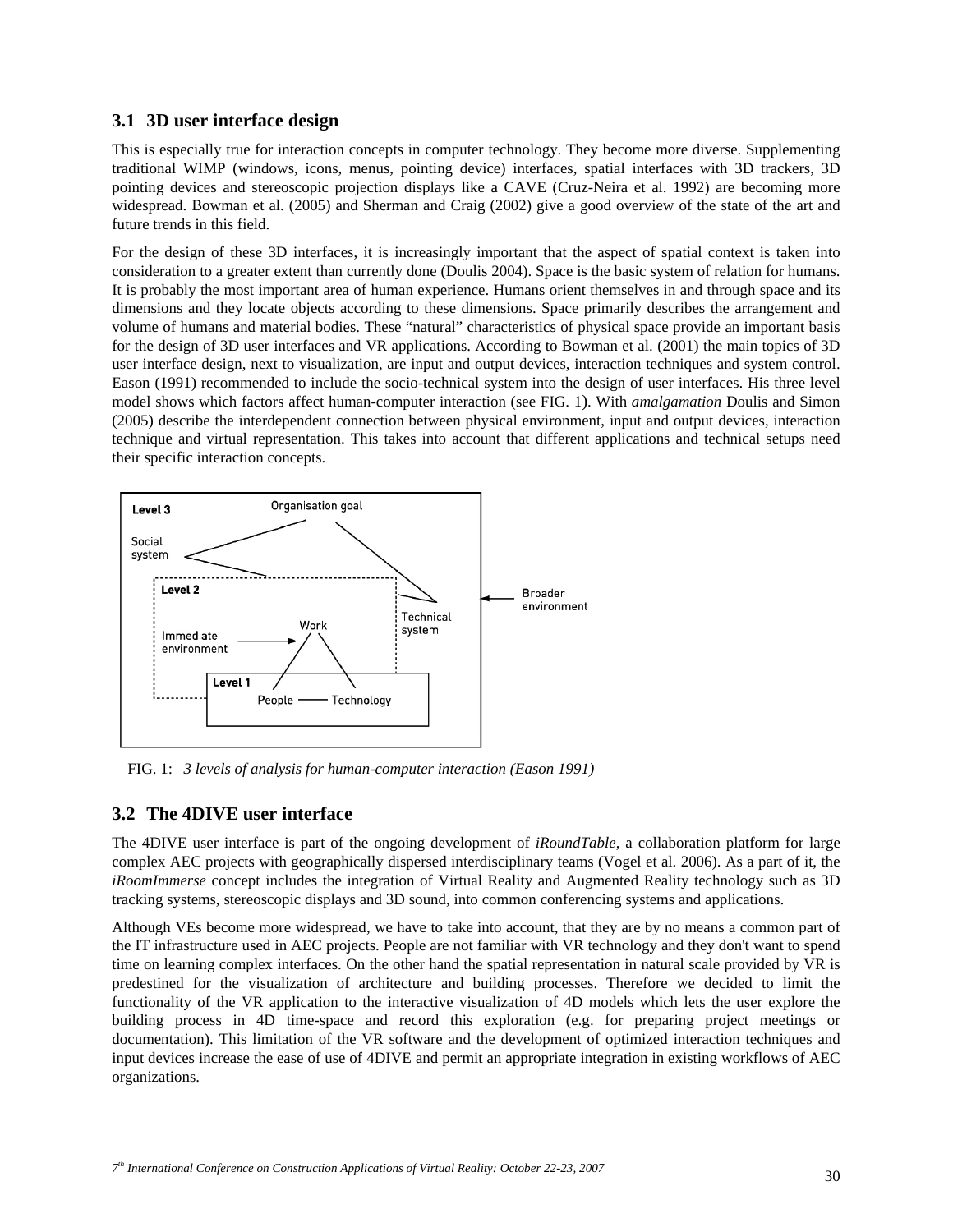Although we think of the various components of a user interface as a single entity, our current development has focused on the following topics:

- The integration and visualization of 4D CAD models in VR systems (see section 4.2 and 4.3)
- The development of *4Record*, a tool for recording and replaying paths in the 4D time-space (see section 4.4)
- The design of suitable input devices and interaction techniques (see section 4.5)

The 4DIVE user interface can be divided into two parts. The first part concerns the visualization of the 4D model. This includes spatial navigation in the virtual scene as well as using the play function of the 4D recording application *4Record* (see section 4.4). 4DIVE uses VR properties like stereoscopic real-time imaging and 3D interaction (Kalawsky 1993) to increase the legibility of the presented 4D model. The user can walk through the presented 4D model like in real space. Additionally, he can use the interaction device for travelling in the virtual scene in a simple manner. Pressing the navigation button of the interaction device sets the starting point of the navigation. The user is able to travel through the 3D model by moving the device in the desired direction. The travel speed increases proportionally to the distance between the starting point and the actual position of the interaction device. Releasing the button immediately stops motion. This navigation technique is provided by the VR system and allows free movement in x, y, z direction. To prevent users from losing orientation in the virtual scene, only rotation along the yaw axis is enabled. With the play function of *4Record* the user can move forward and backward through the 4D time-space along recorded paths (see section 4.5.4).

The second part concerns the tool for recording paths in the 4D time-space. This allows users to record their navigation through the 4D model at a certain time. Both position of the user and schedule of the 4D model can be recorded (see section 4.4). To allow users to navigate through the virtual scene and to use the 4D recording application simultaneously, we developed one input device for each task. This clear separation keeps 4DIVE easy to use even for novice users (see section 4.5).

# **4. 4DIVE IMPLEMENTATION**

## **4.1 Technical setup**

4DIVE is optimized for the use with large scale stereoscopic projection displays. It was developed in the VR studio of the Academy of Art and Design FHNW with a stereoscopic wall/floor projection (280cm x 200cm) with 4 JVC Dila sx21 data-projectors with passive image-division for image separation, an A.R.T. optical IR tracking system with 4 cameras for user and device tracking (see FIG. 2) and in-house developed input devices. The installation is run by two HP 6200 graphics workstations. 4DIVE was developed on the VR framework Lightning (Blach et al. 1998) of the Fraunhofer Institute for Industrial Engineering IAO, Stuttgart.



FIG. 2: *Technical setup of the VR studio*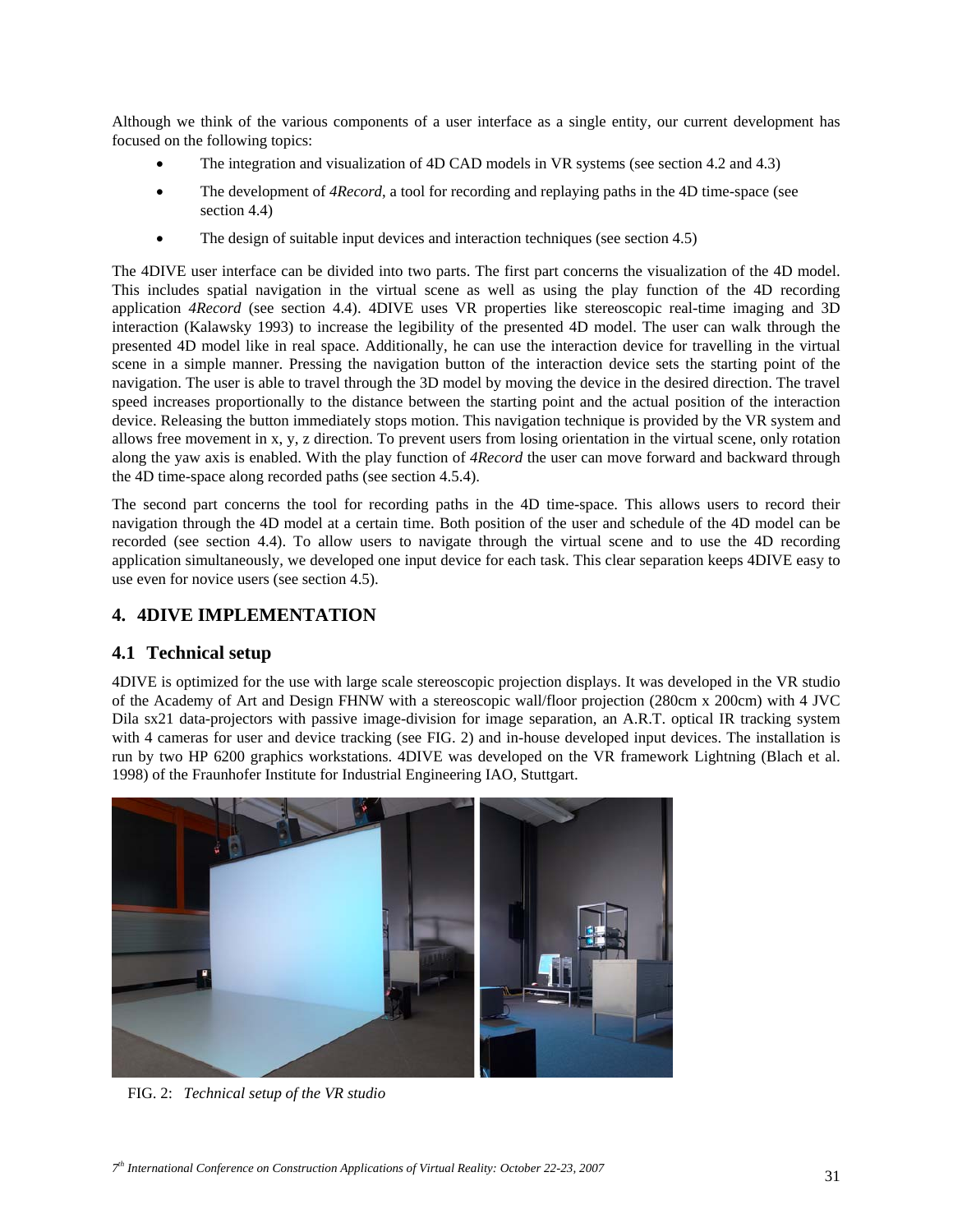## **4.2 Implementation of the 4D model in VR**

In 4DIVE we present an animated 3D model of a building or a construction site, showing the daily progress of the building process. We can not only move spatially in the virtual construction site but also move in time through the whole building process from the beginning to the end, using the schedule of the activities included in the 4D model.

The 4D model contains 3D geometry data to which additional construction information is attached. This information contains a breakdown structure (BS) representing the construction order dependencies of the (3D) components and activities assigned to the elements of the BS and the resources required to perform them. Our 4D model is represented by four files; one VRML file containing the geometry information, and three XML files, one for the resources, one for the activities and one for the BS and geometrical components. Unique IDs are used to link the data in the VRML file with the data in the XML files.

We have developed a software called *Interactive Toolbox for 4D Modeling* (Märki et al. 2006), supporting the creation of such 4D models. The toolbox is also able to find an optimal schedule by using a genetic algorithm(Märki et al. 2006a). Internally it is using an object oriented database system. This system can store its information in XML files which allows consistency and serves as an interface to other applications. The 3D information is imported as an IFC (Industry Foundation Classes) or VRML file and can be exported as VRML.

The 3D model is shown stereoscopically and in real-time, allowing the user to navigate through the model and to watch it from different angles. Components of the 3D model are shown or hidden depending on the current time in the schedule, the colour of the material indicates the current status of the component in the building process. With the 4D player the user can move in time and see how the building develops.



FIG. 3: *4D model of a building process, new components highlighted in red. (a) 3D CAD model; (b) VR model* 

### **4.2.1 Concepts for data integration**

We have evaluated two fundamental concepts for the data import into the VR system. In the first one, the VRML and the XML files of the 4D model are loaded directly into the VR system. This has the advantage of the VR system staying completely independent of any other software. The disadvantage is that an interactive change of the data requires a whole series of commands in order to update the model. Furthermore, as the data structure of the 4D model is constantly improved, it is more convenient to update the structure only once and not, as this concept would require, in both the *Interactive Toolbox for 4D Modeling* and the VR system.

The second concept provides a better solution in that only the 3D data is loaded in the VR system. The information about the state of a component, which is needed for the animation, is transmitted from the toolbox over a network. The same applies for the navigation commands of the user to control the VR model and the animation. With this concept we also do not have to implement an XML-Reader in the VR system. Although a separate application outside the VR application has to be run in parallel, changes in the 4D data only effect the toolbox but not the VR system. Thus, the VR system is only used as an input-output device.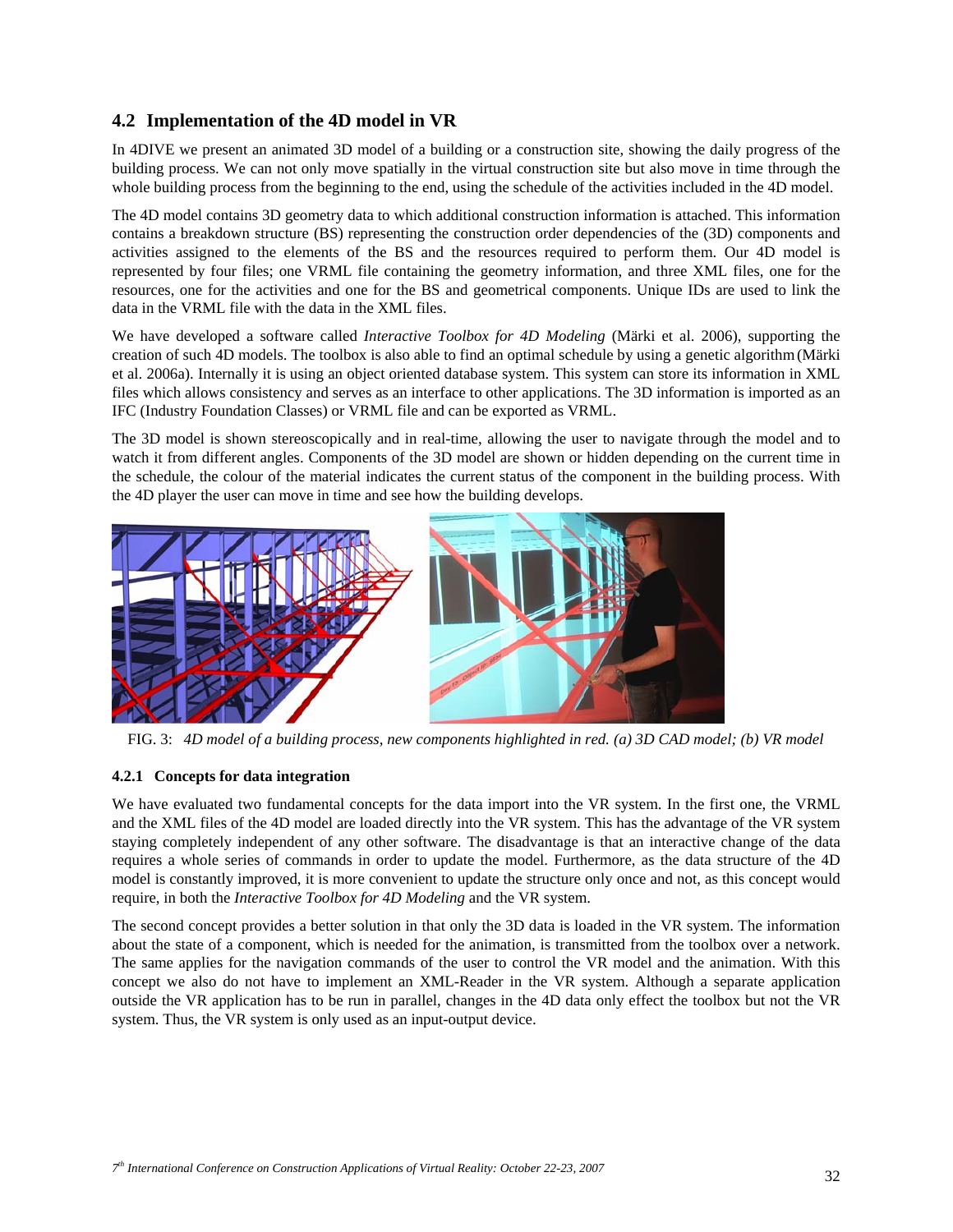#### **4.2.2 Data flow**

The network interface concept described above is implemented as a 4D controller. The dataflow diagram given in FIG. 4 shows how the 4D controller is linked to the VE. A more detailed description of the 4D controller and its network interface is given in the next section.



FIG. 4: *Dataflow diagram* 

Starting with the export of the 3D model out of a CAD system, the data is loaded into the *Interactive Toolbox for 4D Modeling*, which semi-automatically creates and optimizes a 4D model. After the 4D model is created, the data is exported as a VRML file, containing the 3D model with additional IDs providing information about the (building) state of each component. The 4D controller then adds the material nodes and exports an additional VRML file, which is loaded by the VR system. It can be accessed and modified in the 4D controller.

## **4.3 4D controller**

The 4D controller provides two plug-ins, one for the *Interactive Toolbox for 4D Modeling* and one for the VR system. These two plug-ins initialize a network connection, such that the Toolbox can use the VR system like an input and indicator (see FIG. 5).





The communication works over a simple TCP / IP protocol, allowing the systems to run on separate computers. In order to minimize the transmitted data, only changes of the state will be sent to the interface. The 3D model and the materials are stored locally in the VR system and must not be transmitted.

On the other hand, the VR system notifies the toolbox when time steps are required. If the user steps in time, the VR system submits this information to the toolbox which returns the corresponding modifications of the components, materials and visibility states.

| <b>Command</b> | <b>Parameter 1</b> | Description:                      |  |
|----------------|--------------------|-----------------------------------|--|
| goto_start:    |                    | jump to the start of the sequence |  |
| goto_end:      |                    | jump to the end of the sequence   |  |
| stop:          |                    | stop playing                      |  |
| start:         |                    | start playing                     |  |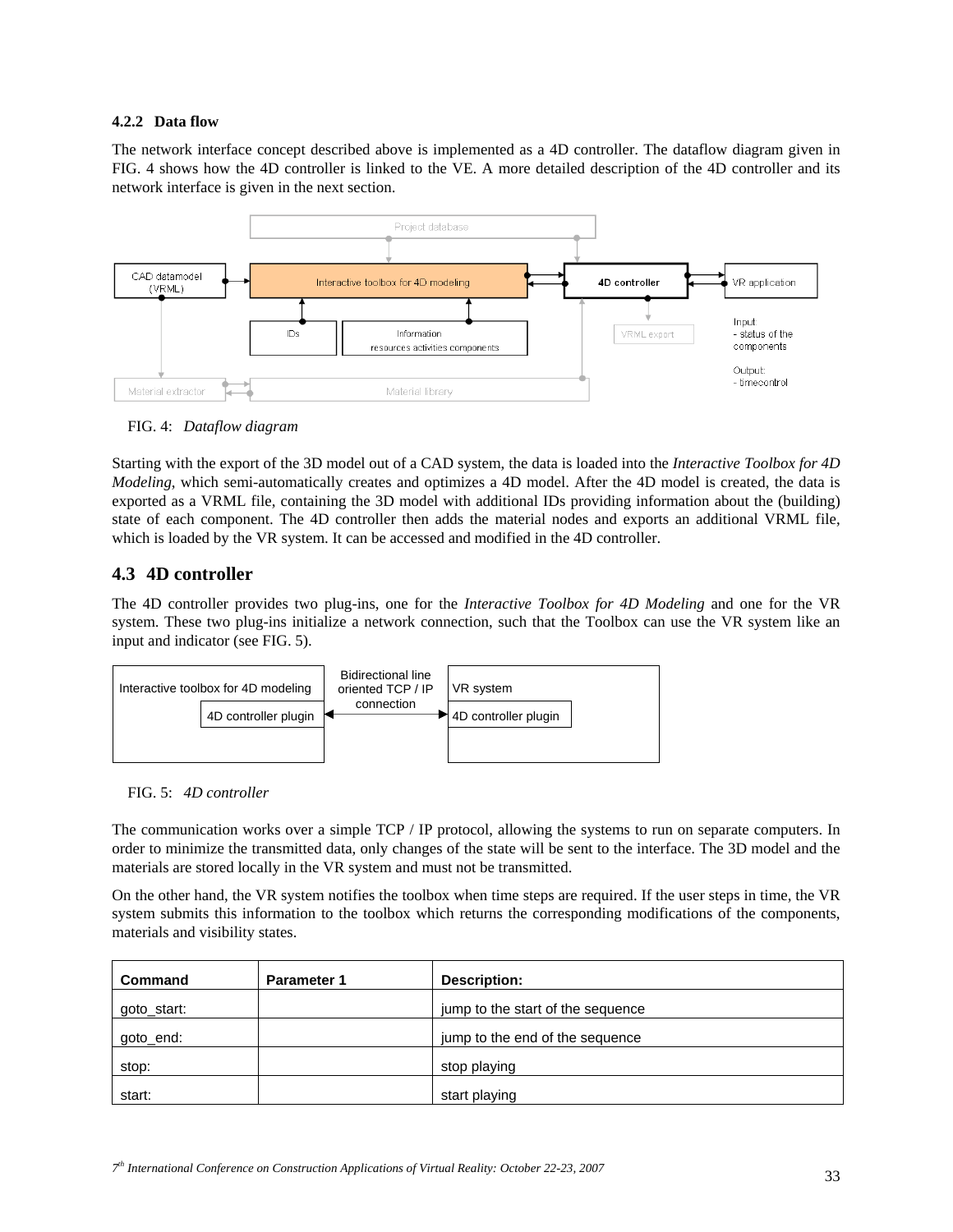| pause:            |                    | pause                                                                                                                |  |
|-------------------|--------------------|----------------------------------------------------------------------------------------------------------------------|--|
| playdirection:    | forward / backward | Notifies the Toolbox about the actual play direction.                                                                |  |
| speed_percentage: | Speed [01]         | Sets the speed of the player. 1.0 means 100% which<br>corresponds to one step (usual unit is day) equals one second. |  |
| set time:         | actual time        | Sets the time of the player.                                                                                         |  |
| disconnect:       |                    | Disconnects the client from the server.                                                                              |  |

FIG. 6: *Transfer commands of the VR system to the toolbox* 

An additional part of the 4D controller plug-in on the toolbox side is an extended exporter for VRML files. This exporter adds IDs to each component to uniquely identify them. When this VRML model is loaded into the VR system, the 4D controller can access the components by using the IDs and change the material and the visibility, depending on the building state.

For the transfer of the new states of the 4D model, the following commands have to be transmitted from the *Interactive Toolbox for 4D Modeling* to the VR system:

| Command:                      | <b>Parameter:</b>                 | <b>Description:</b>                                                          |
|-------------------------------|-----------------------------------|------------------------------------------------------------------------------|
| set project start end actual: | start time; end time; actual time | The parameters represent milliseconds since<br>January 1, 1970, 00:00:00 GMT |
| stop:                         |                                   | stop playing                                                                 |
| start:                        |                                   | start playing                                                                |
| pause:                        |                                   | pause                                                                        |
| playdirection:                | forward/backward                  | Notifies VR system about the actual play<br>direction.                       |
| set time:                     | actual time                       | The parameters represent milliseconds since<br>January 1, 1970, 00:00:00 GMT |
| to be processed               | name; type; process [01]; color   | Submits the components, that are not yet<br>processed.                       |
| start_processing              | name; type; process [01]; color   | Submits the components, that have started pro<br>processing.                 |
| processing                    | name; type; process [01]; color   | Submits the components, that are processing<br>jet.                          |
| end_processing                | name; type; process [01]; color   | Submits the components, that stopped pro<br>processing.                      |
| processed                     | name; type; process [01]; color   | Submits the components, that have already<br>been processed.                 |

FIG. 7: *Transfer commands from the Toolbox to the VR system* 

### **4.4 4Record**

### **4.4.1 General function of 4Record**

4Record, a component of 4DIVE, is an extension for recording and replaying navigation paths in a Virtual Environment. The path recording tool permits the recording of paths in the 4D time-space and saving them as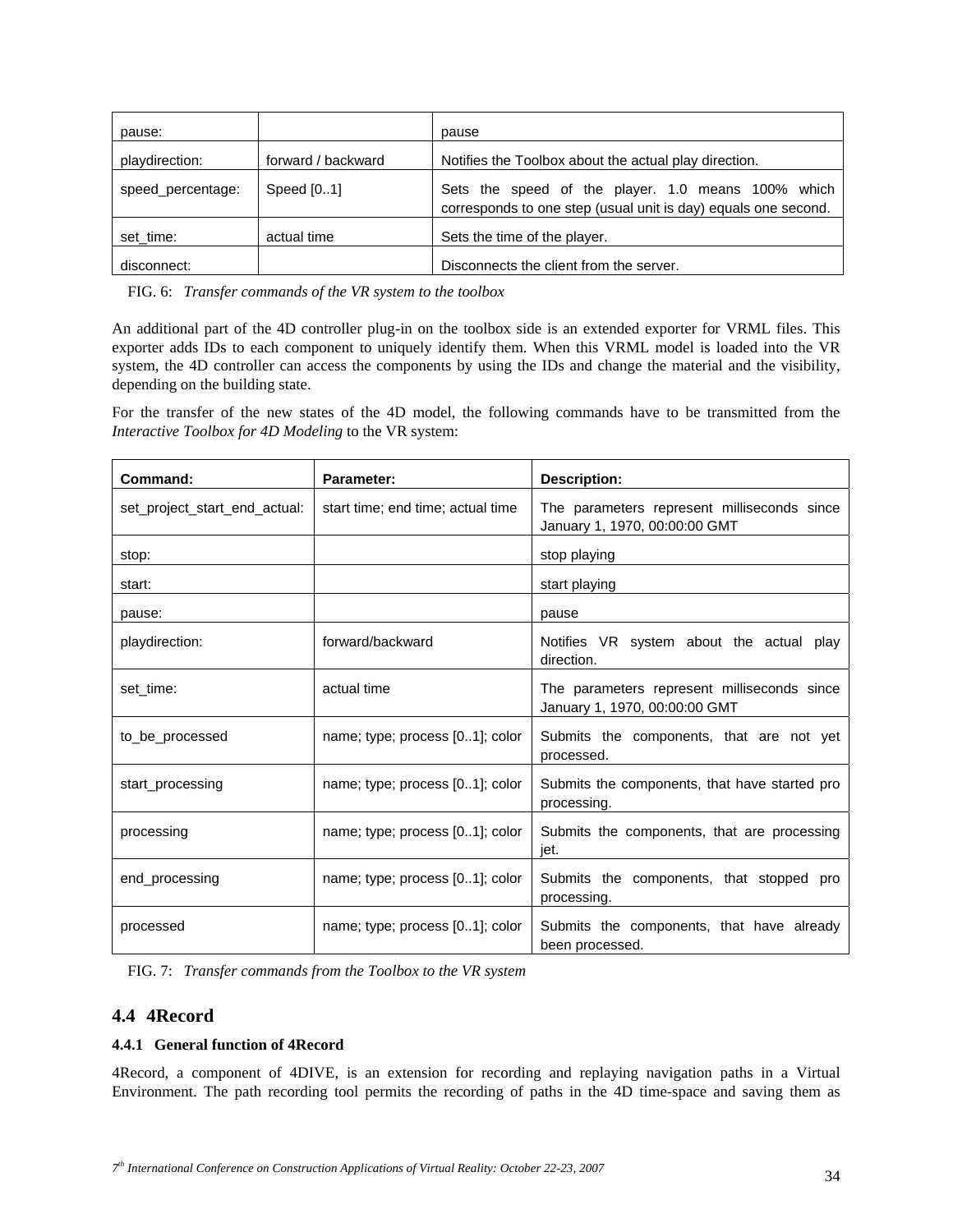animations directly in the virtual scene. Once recorded, the paths can be replayed at any place in the virtual scene. This shortens the working sessions in the VE and also reduces the amount of information displayed.

Beside paths recording, the temporal sequences of the building process can be controlled. This allows the visualization of subsequent processes at a navigated place. After displaying the addressed temporal evolution, the navigation can be continued along the path in order to focus on the construction process at another place.

4Record provides the following functions for user interaction:

- Record
- Play, pause, stop
- Forward, backward, fast forward, fast backward, skip end, skip begin

#### **4.4.2 Modes of 4Record**

4Record differentiates between three modes:

- *Record mode* for recording paths and changes in the building process time
- *4D mode* for controlling the building sequence
- *Play mode* for playing the recorded path or playing the animation of the building process

Recording and replaying the path as well as the temporal sequence of the building process is controlled by a separate input device (see section 4.5).

Activating the *record mode* records the actual position, as well as the current sequence of the building process and the record time. By switching off the record mode it is possible to navigate back along the path and to continue the recording at a selected position or to navigate to another place and building sequence to continue the recording there. Therefore the path can be adjusted at any desired point in the 4D time-space. Quitting record mode automatically activates *play mode*.

The *4D mode* is for controlling the building sequence of the 4D model. By turning on the 4D mode (which causes switching to the control of the building sequence) with record mode still activated, the temporal sequence can be precisely controlled and recorded.

The replay function shows the recorded path with its building sequence. Similar to the functionality of a video recorder it is possible to seek within a recording stepwise forwards and backwards, as well as jump to the beginning or the end of the recording in an easy way. It is also possible to interrupt the replay at any time to navigate freely or to display different sequences of the building process. Afterwards, the recorded path can be continued.

#### **4.4.3 Implementation**

The application for recording and replaying is implemented as a TCL (Tool command language) script using a custom C++ plug-in for Lightning. It saves a vector of seven values for each frame: the position of the camera (three values x, y, z), the angle of the camera (yaw, pitch and roll) and the time in the building process (the single value proc) (see FIG. 8).

When playing the animation, the position and orientation of the camera and the time in the building process are set to the recorded values of the frames. Consequently, the velocity of the animation depends on the frame rate. If the animation is recorded at a higher frame rate than the replay, the animation will be slower.

A more advanced solution is to record these seven values "within the recording time", so that actually eight values are saved. By replaying the recorded animation, the frame time can be interpolated from the recorded frames. This allows replaying of recorded animations independent of the frame rate.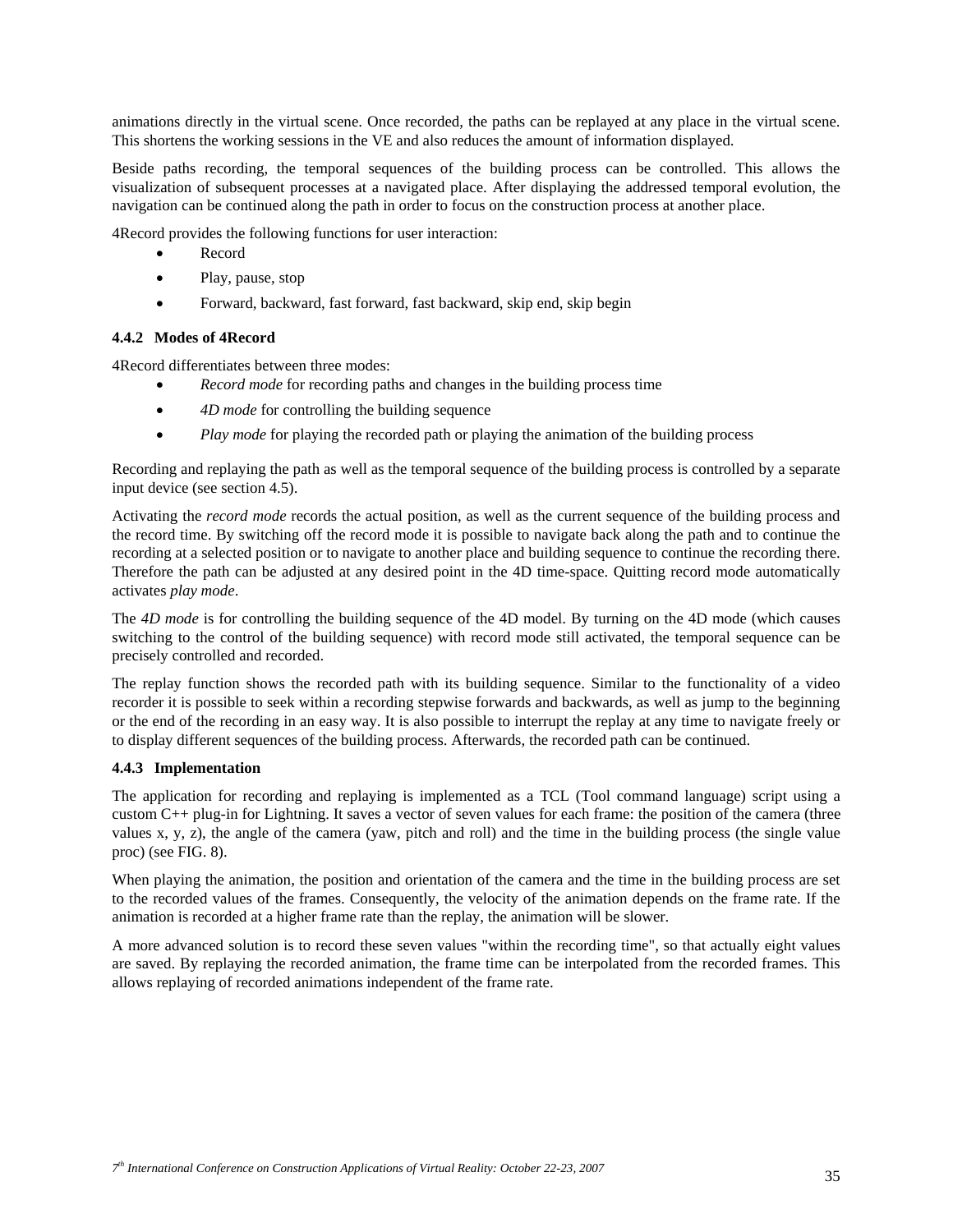

FIG. 8: *schematic view of path recording* 

# **4.5 Input Devices**

Because of the lack of a common interface or interaction standard for VR applications, we decided to develop two input devices optimized for the use in 4DIVE. One is used for basic 3D interaction, the second one is used for *4Record*.

In an early phase of the project, only one input device was used for both 3D interaction and the triggering of chronological events using *4Record*. Since the number of maloperations was significant, we decided to separate these tasks by using two input devices. This clear separation of *4Record* from the main functionality of the virtual scene by implementing it as a hardware device keeps 4DIVE clear and usable. The body of the input devices are slanted to provide an ergonomically correct handling.

The modular construction allows the use of the main body and technical components (e.g. radio transmission module and the controls) for both devices (see FIG. 10). All specific components (e.g. the target for the optical tracking) can be attached easily. Due to their symmetrical design, the devices are suitable for both left-handed and right-handed users.

### **4.5.1 3D Interaction Device**

The first device allows main 3D interaction in the VE, like navigation, object selection and manipulation. It is equipped with a target for a 3D optical tracking systems, push buttons for explicit commands and a radio transmission module for wireless communication. Since the grip and the device controls allow different ways of use, this device could be used for many different applications and tasks.



FIG. 9: *Input device - 3D interaction device (left), recording device (right)*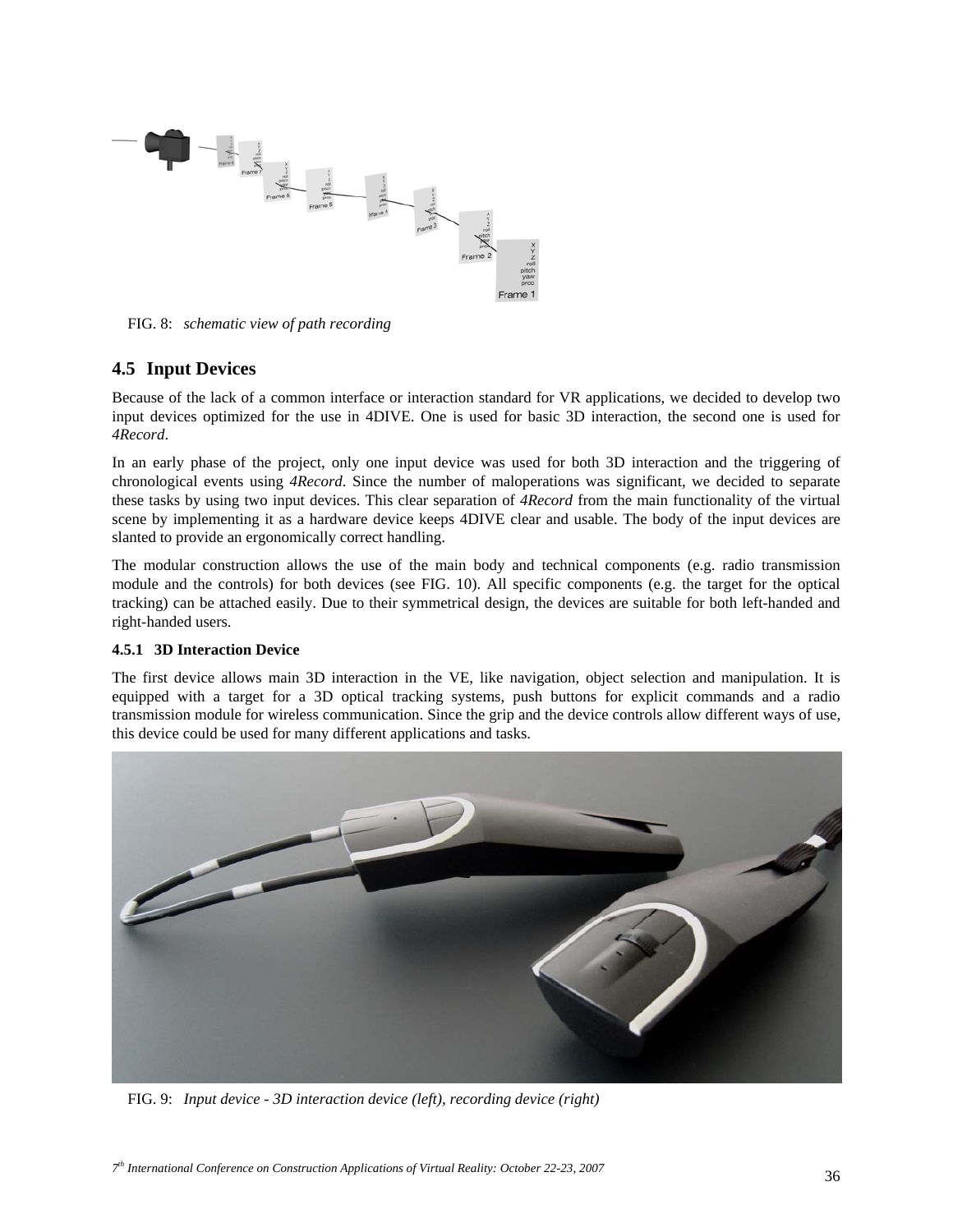In 4DIVE the input device is used in the following constellation:

- A target for the optical 3D tracking system. The Infrared (IR) camera tracking system delivers information about the position and orientation (6-DOF) of the input device in the Virtual Environment. Based on temporal changes of position the required navigation direction is derived based on the distance to the origin-point the navigation-speed is inferred.
- Four push-buttons three of them are used for activating the different modes: navigation, selection and manipulation; the fourth button, currently not in use, can be assigned freely.
- The middle push-button on the upper side of the input device activates the navigation mode, the left button is for the manipulation mode. The button on the underside of the input device changes to selection mode. This allows an easy selection of all functions of the device just with thumb and forefinger.

#### **4.5.2 Design and construction of the 3D interaction device**

The body of the input device consists of two parts which can be divided into handhold and operation area. An inclination of 16° between the operation area and the handhold guarantees an ergonomic use of the device. The handhold absorbs the forces of the thumb on top of the operation area and also fixes the components for wireless communication, energy supply (voltage and loading function) and a standard accumulator, which is used for the wireless transmission of push-button events to the VR system. The accumulator can be reloaded via a standard USB connection. This also enables a "cable-engaged"-operation if no spare accumulator should be available.

The 3D target for the optical tracking is attached in two holes on the front side of the device and is fixed with nuts in the internal of the body. Because the operation area is a separate part of the input device, it can be exchanged very



easily when other control components are used (see FIG. 9).

FIG. 10: *Technical components* 

#### **4.5.3 Recording device**

The second device is the stand-alone recording device for *4Record*. Its interface is based on common portable devices like voice recorders or MP3-players. Thus even novice users will use the device automatically as intended and become quickly familiar with its functionality and its use.

The technical components like the radio transmission module, energy module etc. are the same as of the 3D interaction device. Three push buttons and a tact-switch as operation elements complement the equipment.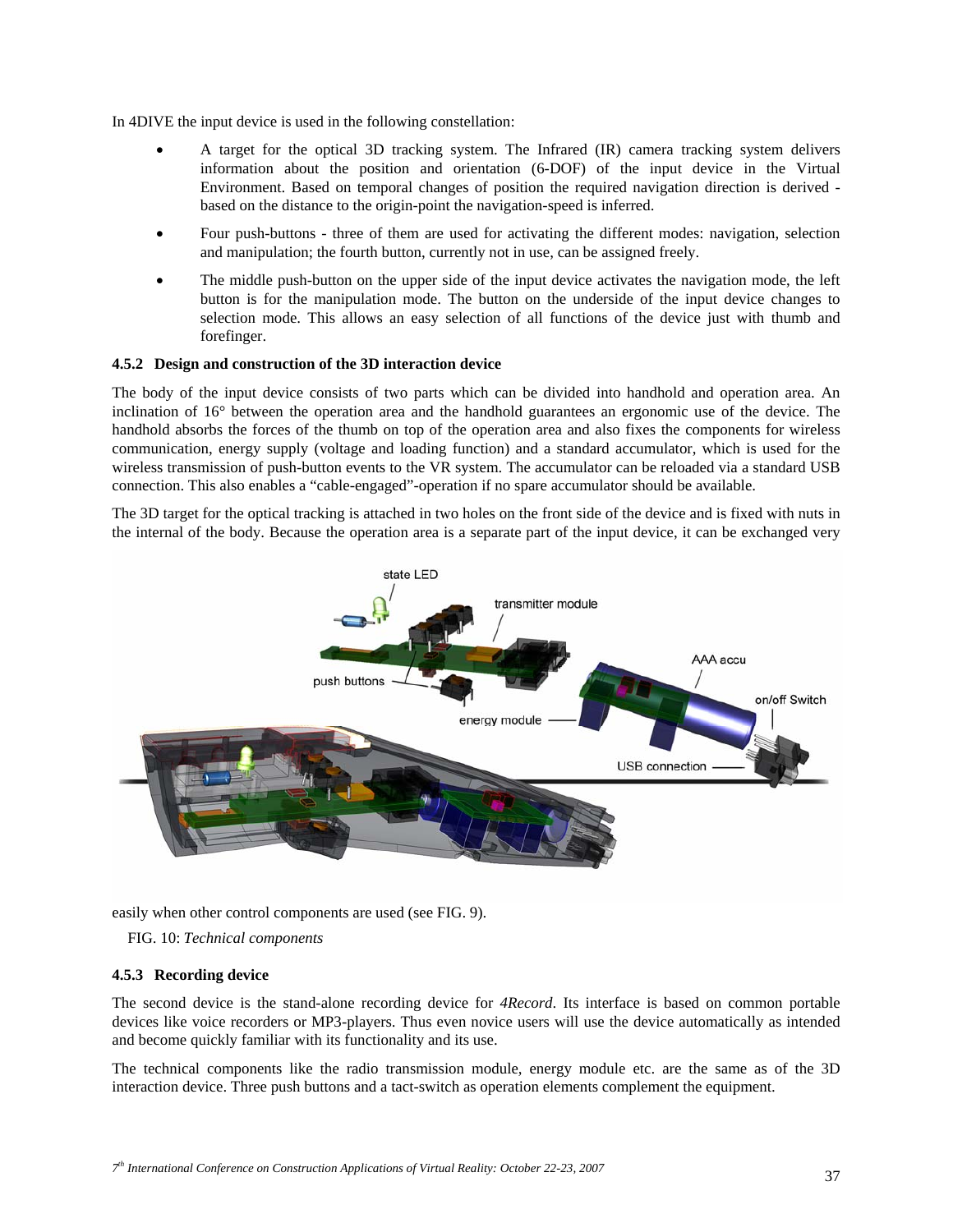#### **4.5.4 Usage of the recording device**

We use the recording device to activate the basic functions during recording and replaying of navigation paths in VR and to play and control the current sequence of the building process. In *4Record* we differentiate between record mode, play mode and 4D mode. Furthermore we can move forward and backward in space along the path and the time corresponding to the building sequence. So we control the following functions:

- change mode (record / play / 4D)
- rewind, fast rewind, skip begin
- continue/pause
- forward, fast forward, skip end
- stop command to leave the record mode without any further action.

The main functions during the usage of the system are activated by the main control element - a "5-phase lever-andpush-operation-switch". The element has 2-phases in each direction as well as a centre push button and thus allows for navigation along the recorded path.

Three programmable push buttons are used for record, options (e.g. save or delete path) and for the change between the play/record mode and the 4D mode. If the record mode is selected the current position and the process-time is recorded. By pushing the record button (left button) again, the record mode is paused. If the record mode is stopped, the recorded path or the sequence of the building process – depending on the active mode – can be replayed. Two light-emitting diodes (LEDs) on the top side of the device give feedback about the current mode (see FIG. 11).

### **4.5.5 Design and construction of the recording device**

The design of the recording device is similar to the design of the 3D interaction device (see FIG. 11). Since the position in space is unimportant for the recording device, an optical tracking target is not required. Also a button on the underside of the body is not used. A neck-strap attached to the rear area allows a comfortable and quick access. Nevertheless, essential differences arise in the construction of the operating surface (see FIG. 11).





# **5. CONCLUSION AND FUTURE WORK**

With 4DIVE we present a VR interface to visualize construction processes. With respect to the demands of user interface design, we developed a concept to implement 4D models in a VR system. Based on VRML files of the 3D CAD data of a building, the user is able to record and replay paths in the 4D time-space using an application called *4Record*. Controlling main interaction and path animation tasks with only one input device is error-prone. We therefore developed a specific device for each task separately. Since the interface of the recording device is similarly designed as a voice recorder, users become quickly familiar with its use. This major design decision led to a significant reduction of operation errors and to a much easier use of the whole interface.